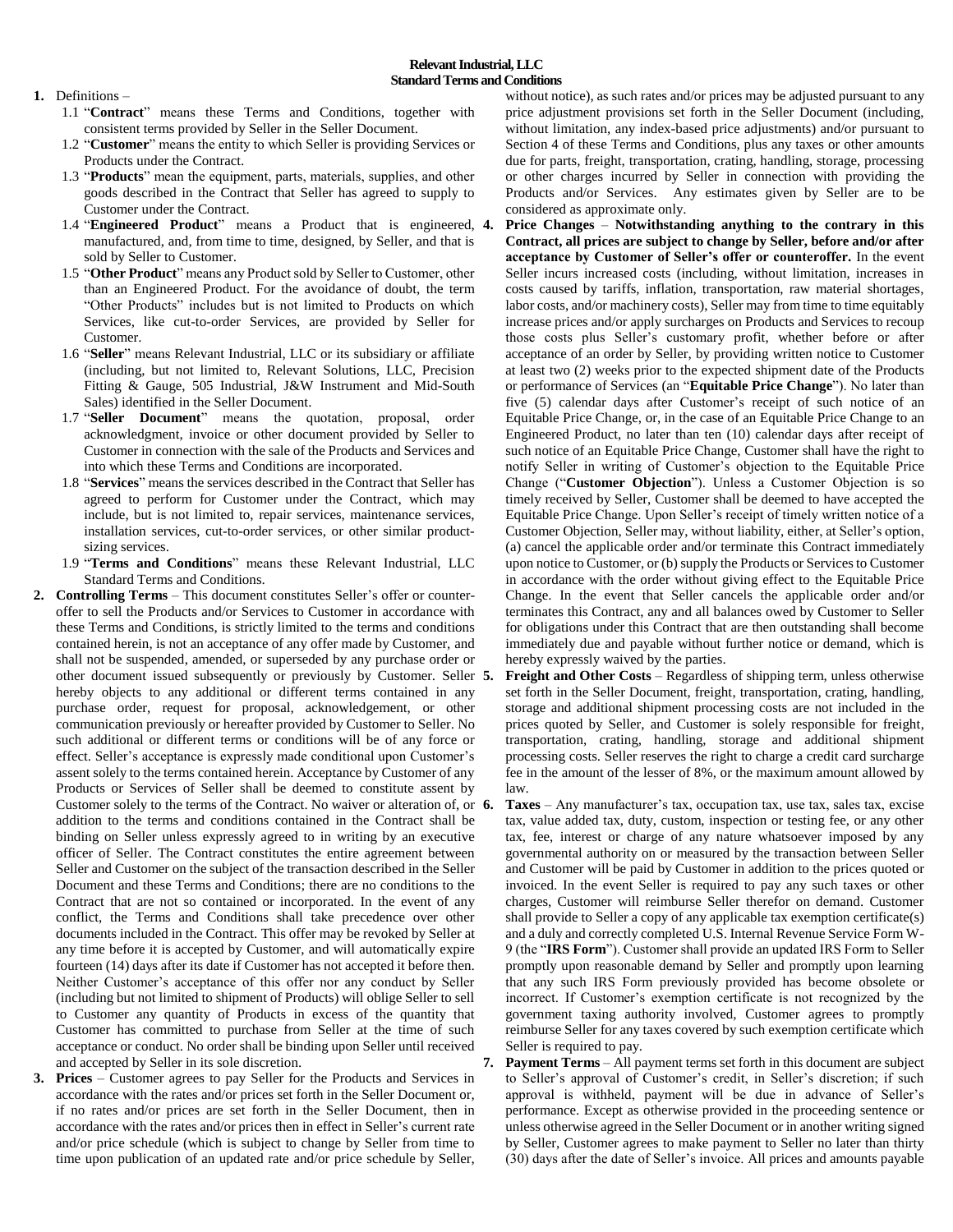under the Contract are in U.S. Dollars, and Customer agrees to make all payments to Seller hereunder in U.S. Dollars and in immediately available funds.

- **8. Interest and Attorney's Fees**  In the event of default by Customer in the payment of any amounts owed hereunder, interest at the rate of 2% per month, or the maximum rate permitted by law, whichever is less (calculated daily and compounded monthly), will be assessed on the unpaid balance from the date payment was due. Customer shall reimburse Seller for all costs incurred in collecting any late payments (including attorney's fees, court fees and other defense costs). In the event that this account is placed in the hands of an attorney for collection, Customer also agrees to pay Seller's reasonable fees and expenses (including attorney's fees, court fees and other defense costs).
- **9. Set Off** Seller may set off any amount due from Customer, whether under the Contract or otherwise, against any amount due to Customer hereunder. Customer may not set off any amount due from Seller, whether under the Contract or otherwise, against any amount due to Seller hereunder without Seller's prior written consent.
- **10. Cancellation, Alteration and Returns** No accepted offer may be cancelled or altered by Customer except upon terms and conditions approved by Seller in writing; any such cancellations or alterations 12. approved in writing by Seller may be subject to cancellation fees or other charges, in Seller's sole discretion, in order to account for expenses incurred by Seller in connection with such cancellation or alteration. If any such cancellation or alteration causes an increase or decrease in the cost of, and/or the time required for, performance of the order, an equitable adjustment shall be made in the price or delivery schedule, or both, or Seller may, at its option, cancel the order and apply cancellation charges if agreement on an equitable adjustment cannot be reached, and in such case, Customer shall promptly pay to Seller the percentage of the purchase price corresponding to the percentage of completion of the Products and Services, plus the amount of any related costs incurred by Seller at the time of such cancellation or alteration request, plus any cancellation charges applied by Seller. Any objection by Customer shall be deemed waived unless asserted in writing within five (5) days from receipt by Customer of the change order or invoice issued by Seller setting forth such equitable adjustment. No changes to the Contract will be binding unless set forth in writing and manually signed by Seller. Except as otherwise agreed to in writing by Seller, no Products will be accepted for return; any such return approved by Seller may be subject to a restocking fee, service charge, and/or transportation charge, each in Seller's sole discretion. **NOTWITHSTANDING ANYTHING TO THE CONTRARY IN THESE TERMS AND CONDITIONS, ALL ORDERS FOR ENGINEERED PRODUCTS AND ALL CUSTOM ORDERS (INCLUDING, BUT NOT LIMITED TO, ORDERS FOR CUT-TO-ORDER SERVICES) ARE NON-CANCELLABLE BY CUSTOMER AND NON-REFUNDABLE.**
- **11. Deliveries; Risk of Loss**  Unless otherwise specified in the Seller Document, Seller shall deliver all Products EXW Seller's facility (as that shipping term is defined in Incoterms**®** 2020). Delivery of Products to the place of pickup by the carrier at Seller's facility will constitute delivery to Customer, and regardless of shipping terms or freight payment, title to, and risk of loss of and/or damage to, the Products shall pass to Customer at the time Seller places the Products at the disposal of Customer's carrier at Seller's facility. Seller reserves the right to make delivery in installments, unless otherwise expressly stipulated herein; all such installments are to be to subsequent deliveries. All delivery and performance dates are approximate. Seller may deliver Products in advance of the delivery schedule. It is expressly agreed that time is not of the essence in the performance of Seller hereunder, and that Seller shall not be liable for any damages due to delays; Seller's adjustment of the quoted dates to deliver or perform hereunder shall not give to Customer the right to terminate the Contract. Notwithstanding anything herein to the contrary, Seller shall have no delivery or performance obligation to Customer until all invoiced amounts are paid, and Seller may, at its option, suspend any portion or all of performance under the Contract until all past-due amounts (including finance charges) are paid by Customer to Seller; Customer expressly agrees that Seller shall not be liable for any losses, liabilities or damages of any

nature which Customer may suffer or incur as a result of Seller's suspension of performance in accordance with this Section 11. Delay in delivery of any installment will not relieve Customer of its obligations to accept remaining deliveries. Any Product for which delivery is delayed by causes within Customer's control or due to Customer's inability to accept delivery may be placed in storage by Seller at Customer's risk of loss and Customer shall be responsible for all freight, storage and other expenses incurred thereby; any amounts otherwise payable to Seller upon delivery or shipment shall be due and a storage fee of two percent (2%) of the value of the Products will be charged to Customer. Claims for shortages or other errors in delivery must be made in writing to Seller within ten (10) days after receipt of shipment, and failure to give such notice will constitute unqualified acceptance and a waiver of all such claims by Customer. Claims for loss of or damage to Products in transit must be made to the carrier, and not to Seller. Any liability of Seller for non-delivery of the Products shall be limited to replacing the Products within a reasonable time or adjusting the invoice respecting such Products to reflect the actual quantity delivered. Seller reserves the right to select the manner in which the Product is packaged. Special requirements for packaging will be subject to extra charges, unless otherwise agreed by Seller in writing.

- **Force Majeure** Seller shall not be liable or considered in breach of any of its obligations to the extent that Seller's performance is delayed or prevented, directly or indirectly, by any Excusable Event. An "**Excusable Event**" means any cause beyond Seller's reasonable control, or any act of God, embargo, quarantine, fire, flood, earthquake, explosion, accident, delay or shortage in transportation, restraints or delays affecting carriers, inability to obtain necessary materials from usual sources, inability to obtain necessary manufacturing facilities, telecommunication breakdown, power outage, faulty forgings or castings, acts or omissions of a third party certifying authority, armed conflict, vandalism, sabotage, war, riot, invasion or hostilities (whether war is declared or not), acts or threats of terrorism, other civil unrest, national emergency, revolution, insurrection, epidemics, pandemics, lockouts, strikes or other labor disputes (whether or not relating to either party's workforce), labor disturbances or labor shortages, slowdown, or acts or omissions of any governmental authority or of Customer or Customer's contractors or suppliers. If an Excusable Event occurs, the schedule of Seller's performance shall be extended by the amount of time lost by reason of the Excusable Event plus such additional time as may be needed to overcome the effect of the Excusable Event. If the occurrence of a contingency, the non-occurrence of which was a basic assumption on which Seller's agreement to sell hereunder was predicated, affects only a part of Seller's capacity to perform Seller's contracts with Customer and others, and to provide for Seller's internal use, for similar products or services, Seller will allocate its available capacity first to the satisfaction of its internal needs and then in any manner that Seller determines, in good faith.
- **13. Delays by Customer** If production, shipment, delivery or performance of completed Products or Services, or other Seller performance, is delayed by Customer, Seller may immediately invoice, and Customer will pay, the percentage of the purchase price corresponding to the percentage of completion; in addition, Customer will compensate Seller for Seller's mobilization and de-mobilization costs (plus associated profit), storage of completed Products and work in process during any such delay, whether stored at Seller's facility or an independent storage company's facilities. When performance is resumed, Customer shall also pay remobilization costs to Seller in the amount identified by Seller.
- separately invoiced and paid for when due per the invoice, without regard **14. Customer Information**  Seller's ability to deliver the Products and Services will depend on Customer's reasonable and timely cooperation and the accuracy and completeness of any data from Customer needed to deliver the Products and Services. Customer shall provide to Seller any and all data necessary for Seller to perform and/or deliver the Products and Services. Customer shall ensure that all data furnished by Customer is reliable and accurate such that Seller can rely on such information without further investigation; and Customer shall be responsible for any and all costs incurred by Seller as a result of any incomplete and/or erroneous Customerfurnished information/data. Seller is not liable and Customer waives any claim for the consequence of any action by Seller based on any incomplete or inaccurate information furnished by Customer or third parties upon which Seller reasonably relies, and Customer agrees to defend, indemnify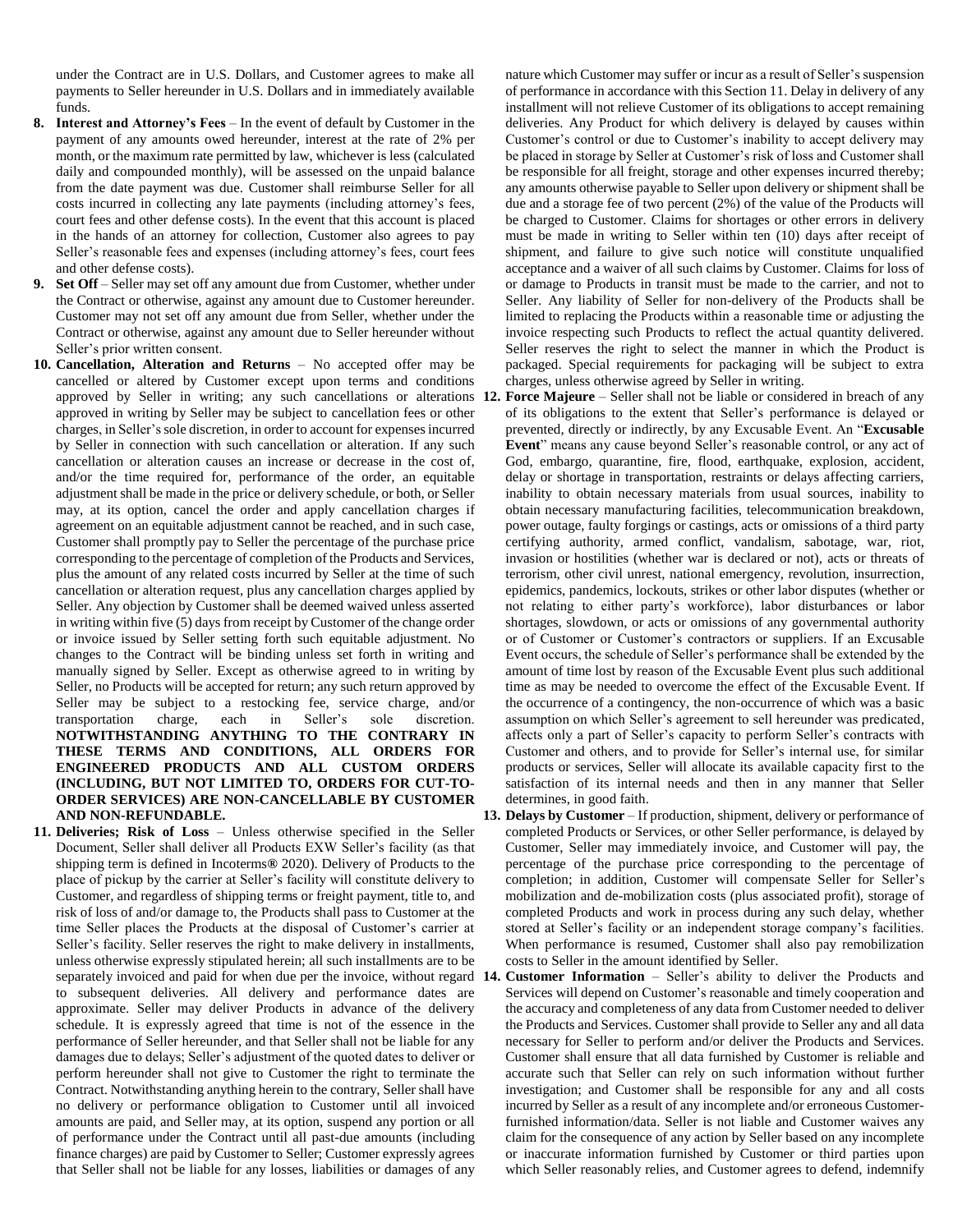and hold harmless Seller against claims resulting from the consequences of such incomplete or inaccurate information, including reasonable attorney's fees and other expenses incurred in defending against such claims. Customer shall furnish decisions, information, and approvals required by the Contract in a timely manner so as not to delay the performance and/or delivery of the Products and Services.

- **15. Customer Property**  If any repair or other Services are to be performed on Customer's equipment ("**Customer Property**") at Seller's facility, Customer shall be responsible for, and shall retain risk of loss of and/or damage to, such Customer Property at all times, except that Seller shall be responsible for damage to the Customer Property while at Seller's facility to the extent such damage is caused by Seller's gross negligence or willful misconduct, up to the replacement value of such Customer Property. Customer has forty five (45) days from the date of Seller's quotation to provide Seller with instructions for final disposition of the Customer Property. If Customer does not provide instructions within such 45-day period, all abandoned Customer Property will then become the property of Seller to dispose of as it sees fit, to the extent permitted by applicable law. If Customer chooses to have the Customer Property returned, Customer will pay for all inspection fees and freight costs. Customer will compensate Seller for storage of any Customer Property, whether stored at Seller's facility or an independent storage company's facilities.
- **16. Changes to Products by Seller**  For Other Products, Seller may at any time make such changes in design and construction of such Other Products, components or parts as Seller deems appropriate, without notice to Customer. For Engineered Products, Seller may at any time make such changes in design and construction of such Engineered Products, components or parts as required by law, without notice to Customer; other than for such changes as are required by law, Seller shall obtain the written approval of Customer (such approval not to be unreasonably withheld, conditioned or delayed) prior to Seller making any other change to the 18. design or construction of Engineered Products. Seller may furnish suitable substitutes for materials unobtainable because of priorities or regulations established by a governmental authority, or nonavailability of materials from suppliers.
- **17. Warranty** (a) *Service Warranty.* Seller warrants to Customer that the Services furnished hereunder will be performed in accordance with the specifications set forth in the Seller Document. Should a failure to conform to this warranty appear within ninety (90) days after completion of such Services (the "**Service Warranty Period**"), Customer's sole and exclusive remedy (and Seller's sole and exclusive liability) for any breach shall be for Seller to either (i) re-perform the defective Services, or (ii) provide Customer with a refund of that portion of amounts paid by Customer to Seller for the defective Services (whichever remedy Seller determines, in its discretion, to provide). All claims for defective Services under this warranty must be made in writing to Seller immediately upon discovery and, in any event, within the Service Warranty Period.

(b) *Engineered Products.* Seller warrants to Customer that the Engineered Products will be free from defects in materials and workmanship for the EP Warranty Period. "**EP Warranty Period**" means the period beginning on the date of delivery of the Engineered Product to Customer and ending on the first to occur of (i) the date that is twelve (12) months after startup or commissioning of the Engineered Product by Customer or (ii) the date that is eighteen (18) months after the date of Seller's invoice to Customer for such Engineered Product. If, within the EP Warranty Period, any such Engineered Products fail to conform to this limited warranty, Seller shall, in its sole discretion, either (y) repair or replace the affected Engineered Product free of charge or (z) refund the price paid by Customer to Seller for such Engineered Product. Such repair, replacement, or refund shall be Seller's sole obligation and Customer's exclusive remedy for any deficiency in any Engineered Products furnished under the Contract, and shall be conditioned upon Customer's return of such Engineered Products to Seller or, in Seller's sole discretion, inspection in the field by a Sellerauthorized representative, in either case at Customer's expense and risk of loss. Any parts of Engineered Products repaired or replaced under this warranty are warranted only for the balance of the EP Warranty Period on the original part that was repaired or replaced. The remedies under this warranty shall not be available to Customer: (1) when the Engineered Product or any part thereof is altered or repaired without prior written

authorization from an officer of Seller; (2) for normal wear and tear or cosmetic issues; (3) for Engineered Products that have not been installed, used and/or maintained in accordance with Seller's instructions and/or process conditions set forth in related data sheets, including any use following discovery of a defect; or (4) for damage resulting from acts of God or the willful misconduct or negligence of Customer.

(c) *Other Products*. For Other Products, Seller shall assign to Customer any assignable warranties of the manufacturer of the Other Products as in effect on the date of delivery of such Other Products to Customer by Seller, to the extent permitted by such warranties and applicable law. During the one (1) year period commencing on the date of delivery of the Other Products to Customer by Seller, Seller will use commercially reasonable efforts to pursue warranty claims with the relevant manufacturer on behalf of Customer. After such one (1) year period expires, Customer shall be responsible for its own pursuit of any warranty claims directly with the manufacturer of the Other Products. **SELLER MAKES NO WARRANTY, EXPRESS OR IMPLIED, TO CUSTOMER FOR THE OTHER PRODUCTS.**

**(d)** *DISCLAIMERS.* **EXCEPT FOR THE EXPRESS WARRANTIES STATED IN SECTIONS 17(a) AND 17(b) ABOVE, SELLER DISCLAIMS ALL WARRANTIES ON PRODUCTS AND SERVICES FURNISHED HEREUNDER, EXPRESS OR IMPLIED, INCLUDING, WITHOUT LIMITATION ALL IMPLIED WARRANTIES OF MERCHANTABILITY AND FITNESS FOR A PARTICULAR PURPOSE, AND ALL WARRANTIES ARISING FROM COURSE OF DEALING OR USAGE OF TRADE. SELLER EXPRESSLY DISCLAIMS ANY AND ALL WARRANTIES ON ANY SOFTWARE INSTALLED IN THE PRODUCTS, INCLUDING ANY WARRANTY THAT THE SOFTWARE WILL BE ERROR-FREE, SECURE FROM CYBER THREATS OR UNINTERRUPTED.**

Limitation of Liability – Notwithstanding anything to the contrary contained in the Contract, Seller shall not be liable to Customer for any amount with respect to any order of Products or Services that, in combination with all claims by Customer against Seller related to such order of Products or Services, including, without limitation, claims from the manufacture, sale, delivery, installation, repair or technical direction by or furnished under the Contract, exceeds the lesser of (a) total price paid by Customer to Seller for such order of Products or Services or (b) \$1,000,000. **NOTWITHSTANDING ANYTHING TO THE CONTRARY CONTAINED IN THE CONTRACT, NEITHER SELLER NOR THE MANUFACTURER OF THE PRODUCTS SOLD HEREUNDER SHALL BE LIABLE, WHETHER IN CONTRACT, WARRANTY, INDEMNITY, TORT (INCLUDING NEGLIGENCE OR STRICT LIABILITY) OR OTHERWISE, FOR ANY SPECIAL, INDIRECT, EXEMPLARY, PUNITIVE, INCIDENTAL OR CONSEQUENTIAL DAMAGES WHATSOEVER, INCLUDING LOSS OF PROFITS, REGARDLESS OF (I) WHETHER OR NOT SUCH DAMAGES WERE FORESEEABLE, AND (II) WHETHER OR NOT SELLER WAS ADVISED OF THE POSSIBILITY OF SUCH DAMAGES. WITHOUT LIMITING THE GENERALITY OF THE FOREGOING, SELLER SPECIFICALLY DISCLAIMS ANY LIABILITY FOR PROPERTY DAMAGES, PENALTIES, SPECIAL, INDIRECT, EXEMPLARY, PUNITIVE, INCIDENTAL OR CONSEQUENTIAL DAMAGES, DAMAGES FOR LOST PROFITS OR REVENUES OR DIMINUTION IN VALUE, INTEREST, LOSS OF USE, DOWN-TIME OR NON-OPERATION, INCREASED EXPENSES OF OPERATION, LOST GOOD WILL, COST OF CAPITAL, COST OF SUBSTITUTE PRODUCTS OR POWER, CLAIMS OF CUSTOMER OR ITS CUSTOMERS FOR SERVICE INTERRUPTION OR FOR ANY OTHER TYPES OF ECONOMIC LOSS, OR FOR CLAIMS OF CUSTOMER'S CUSTOMERS OR ANY THIRD PARTY FOR ANY SUCH DAMAGES, COSTS OR LOSSES**. The liability of Seller to Customer, whether in contract, warranty, indemnity, tort (including negligence and strict liability) or otherwise, is exclusively limited to the remedies expressly provided under the terms of the Contract, in lieu of any and all other remedies at law or in equity. This limitation of liability is a material basis for the parties' bargain and reflects the bargained-for allocation of risks between Seller and Customer, without which Seller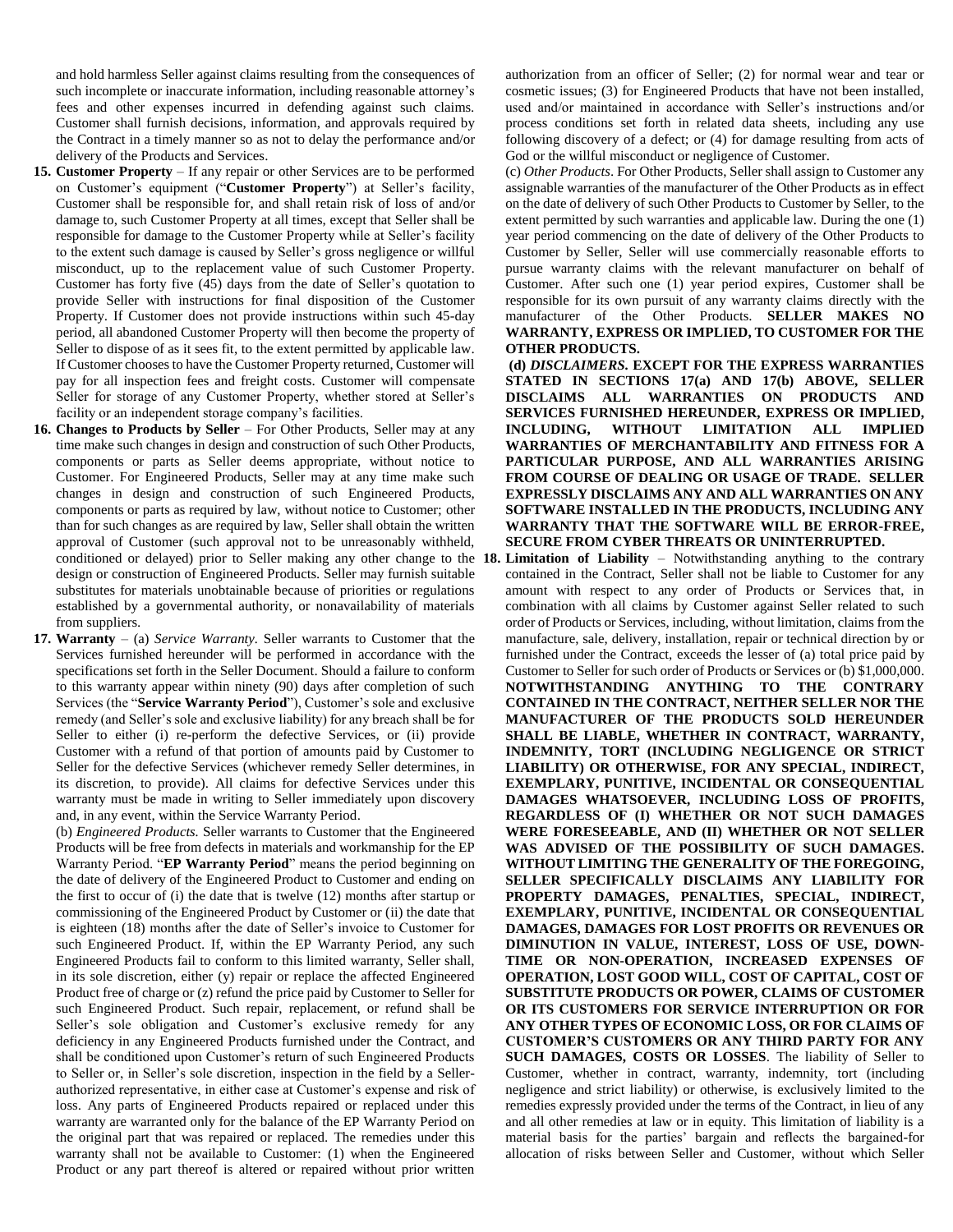would not have agreed to provide the Products or Services at the price charged.

- **19. Nuclear Liability**  Unless specifically agreed to in writing by an any nuclear facility or any other application or hazardous activity where the failure of a single component could cause substantial harm to persons or property. **IN THE EVENT THAT THE PRODUCTS SOLD HEREUNDER ARE TO BE USED IN A NUCLEAR FACILITY, INSURANCE OR GOVERNMENTAL INDEMNITY PROTECTING SELLER AGAINST LIABILITY AND HEREBY RELEASES AND AGREES TO INDEMNIFY FOR AND HOLD SELLER AND ITS SUPPLIERS HARMLESS FROM ANY NUCLEAR DAMAGE, INCLUDING LOSS OF USE, IN ANY MANNER ARISING OUT OF A NUCLEAR INCIDENT, WHETHER OR NOT DUE TO OR ALLEGED TO BE DUE TO, IN WHOLE OR IN PART, THE NEGLIGENCE OR OTHERWISE OF SELLER OR ITS SUPPLIERS AND WHETHER OR NOT SELLER AGREED TO THE USE OF PRODUCTS IN CONNECTION WITH ANY NUCLEAR FACILITY OR ANY OTHER APPLICATION OR HAZARDOUS ACTIVITY.**
- **20. Indemnification**  Customer will indemnify and hold harmless Seller and its directors, officers, employees, agents, shareholders, subsidiaries, and affiliates (collectively, the "**Indemnified Persons**") from and against, and will reimburse the Indemnified Persons for, any loss, liability, claim, damage, expense (including costs of investigation and reasonable attorney's fees and expenses, whether from in-house or outside counsel) from any claim, including but not limited to personal injury or death of any persons, by a third party arising out of, arising from, or in connection with (a) the use, operation, or servicing of the Customer Property, however occurring; (b) any breach by Customer of the Contract; (c) any violation by Customer of any law, rule or regulation; (d) any use or resale of the Products by Customer; (e) any negligence or willful misconduct of Customer; and/or (f) any claim of patent, trademark, copyright or trade secret infringement, or infringement on any other proprietary rights of third parties to the extent that any Products are manufactured in accordance with drawings, designs or specifications proposed or furnished by Customer. Seller shall give Customer written notice of any claim for which indemnification is sought under the Contract, provided that the failure to give such written notice shall not, however, relieve Customer of its indemnification obligations, except and only to the extent that Customer forfeits rights or defenses by reason of such failure. Seller, may, at Seller's option, assume and control the defense of the claim, and in such case, Customer shall indemnify Seller from and against losses, damages, costs and expenses (including attorney's fees, court fees, and other defense costs) incurred by Seller in defending such claims. If Seller decides not to assume the defense of a claim, then Customer shall assume and control the defense of such claim, at Customer's expense and by Customer's own counsel (which counsel shall be subject to the approval of Seller, which approval will not be unreasonably withheld or delayed); provided that Seller shall have the right to participate in the defense of any claims with counsel selected by it at Seller's expense. Seller and Customer shall cooperate with each other in all reasonable respects in connection with the defense of any claims. Notwithstanding any other provision of the Contract, Customer shall not consent to the entry of any judgement or enter into any settlement of any claims without the prior written consent of Seller. **THE INDEMNIFICATION PROVIDED IN THIS SECTION WILL BE APPLICABLE WHETHER OR NOT THE SOLE OR CONCURRENT NEGLIGENCE OF THE INDEMNIFIED PERSONS, OR THE SOLE OR CONCURRENT LIABILITY IMPOSED VICARIOUSLY ON THE INDEMNIFIED PERSONS, IS ALLEGED OR PROVEN.**

**FURTHERMORE, CUSTOMER SHALL RELEASE AND FOREVER REFRAIN FROM ALL ACTIONS, CAUSES OF ACTION, MOTIONS, CLAIMS OR LIABILITIES CUSTOMER HAS OR MAY HAVE AGAINST SELLER AND ITS DIRECTORS, OFFICERS, EMPLOYEES, AGENTS, SHAREHOLDERS, SUBSIDIARIES, AND AFFILIATES ARISING OUT OF, ARISING FROM, OR IN CONNECTION WITH THE USE, OPERATION, OR SERVICING OF THE CUSTOMER PROPERTY, HOWEVER OCCURRING.**

**CUSTOMER'S ATTENTION IS DIRECTED TO THE WARRANTY, LIABILITY, AND INDEMNITY PROVISIONS OF THIS DOCUMENT.**

- authorized officer of Seller, Products shall not be used in connection with **21. Governing Law The Contract shall be governed by the laws of the State of Texas without regard to conflicts of law. THE RIGHTS AND OBLIGATIONS OF THE PARTIES HEREUNDER WILL NOT BE GOVERNED BY THE 1980 U.N. CONVENTION ON CONTRACTS FOR THE INTERNATIONAL SALE OF GOODS.**
- **CUSTOMER SHALL, PRIOR TO SUCH USE, ARRANGE FOR 22. Arbitration**  Any controversy or claim arising out of or relating to the Contract, or the breach thereof, shall be settled by arbitration administered in accordance with the Commercial Arbitration Rules of the American Arbitration Association (the "**AAA Rules**") if Customer's pertinent place of business is in the United States and in accordance with the Rules of Arbitration of the International Chamber of Commerce (the **"ICC Rules**") if Customer's pertinent place of business is outside of the United States**,** and judgment on the award rendered by the arbitrator(s) may be entered in any court having jurisdiction thereof. Claims shall be heard by a single arbitrator, selected in accordance with either the AAA Rules or the ICC Rules (as applicable), unless the amount in dispute exceeds the equivalent of \$1,000,000, in which event claims shall be heard by a panel of three arbitrators. The place of arbitration shall be Houston, Texas, USA. The arbitral proceedings shall be conducted in the English language, and the arbitrator must be fluent in English. When three arbitrators are involved, each party shall appoint one arbitrator, and those two shall appoint the third within thirty (30) days, who shall be the Chair of the panel. All documents not in English submitted by either party must be accompanied by an accurate translation into English. The arbitrators will have no authority to award punitive or other damages not measured by the prevailing party's actual damages, except as may be required by statute. The prevailing party shall be entitled to an award of reasonable attorney's fees. The decision of the arbitrator(s) shall be final and binding upon both parties, and neither party shall seek recourse to a law court or other authority to appeal for revisions of the decision. Nothing herein shall prevent a party hereto from obtaining injunctive relief from any court of competent jurisdiction.

**Breach by Customer – In the event of any breach by Customer of** Customer's payment obligations hereunder or any other default by Customer under the Contract (each, an "**Event of Default**") and at any time thereafter, in addition to all other rights and remedies granted to it in the Contract, at law, or in equity (except as expressly limited by the Contract), Seller may (a) terminate the Contract and/or any or all orders between Customer and Seller by providing written notice of termination to Customer and (b) exercise all rights and remedies of a secured party under the Uniform Commercial Code or any other applicable law. Without limiting the generality of the foregoing, if an Event of Default shall occur, Seller, without demand of performance or other demand, presentment, protest, advertisement or notice of any kind to or upon Customer (all and each of which demands, defenses, advertisements and notices are hereby waived), may in such circumstances collect, receive, appropriate and realize upon the Collateral (as defined in Section 30), or any part thereof, and/or may sell, lease, assign, or otherwise dispose of and deliver the Collateral or any part thereof (or contract to do any of the foregoing), in one or more parcels at public or private sale or sales, at any location and upon such terms and conditions and at such prices as Seller may deem advisable, for cash or on credit or for future delivery without assumption of any credit risk. Seller shall have the right upon any such public sale or sales, and, to the extent permitted by law, upon any such private sale or sales, to purchase the whole or any part of the Collateral so sold. Customer further agrees, at Seller's request, to assemble the Collateral and make it available to Seller at places which Seller shall reasonably select. Seller shall apply the net proceeds of any action taken by it pursuant to this Section 23 with respect to the Collateral, after deducting all reasonable costs and expenses incurred in connection therewith or incidental to the care or safekeeping of any of the Collateral or in any way relating to the Collateral or the rights of Seller hereunder with respect thereto, including, without limitation, reasonable attorney's fees, court fees, and disbursements, to the payment in whole or in part of the obligations of Customer, and only after such application and after the payment by Seller of any other amount required by any provision of law, need Seller account for the surplus, if any, to Customer. To the extent permitted by applicable law, Customer waives all claims, damages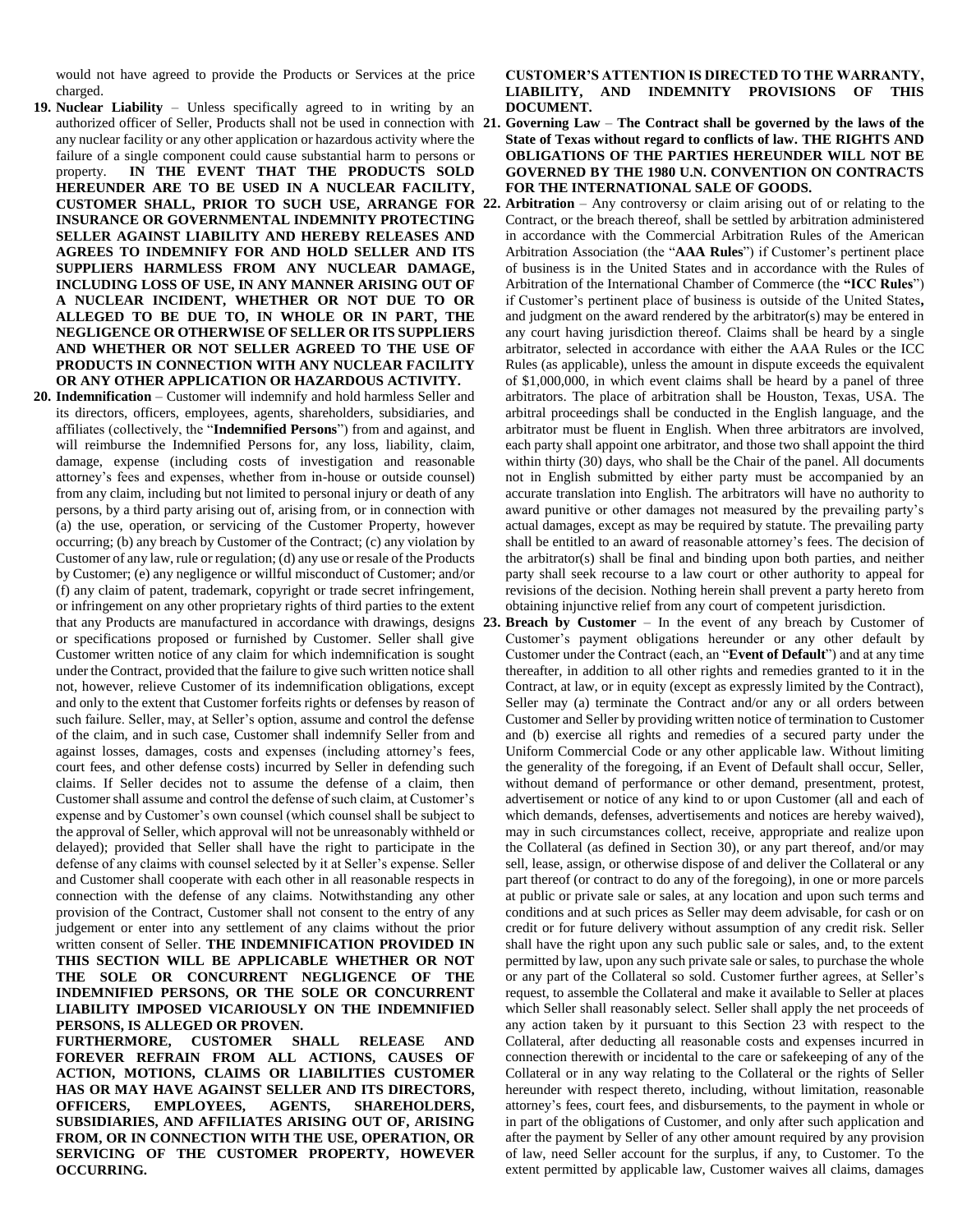and demands it may acquire against Seller arising out of the exercise by **27. Insurance** – At Customer's expense, Customer agrees to carry, with Seller of any rights hereunder without gross negligence or willful misconduct of Seller. If any notice of a proposed sale or other disposition of Collateral shall be required by law, such notice shall be deemed reasonable and proper if given at least ten (10) days before such sale or other disposition.

- **24. Seller's Right to Cure**  In the event of any breach by Seller of Seller's obligations, Customer shall be required to provide Seller with written notice of such breach, and thereafter Seller shall have a period of thirty (30) days in which Seller shall be permitted to cure such breach.
- **25. Confidentiality**  Any and all designs, sketches, patterns, models, samples, drawings, bills of materials, blueprints, devices, machinery, specifications, processes, techniques, expertise, business and financial records, part numbers, customer lists, discounts or rebates, plans and projections, and other similar information, items, documents and materials made available by Seller to Customer or its affiliates, or otherwise acquired, obtained or developed by Customer under or in connection with the Contract, whether in written, electronic or other form or media, and whether or not marked, designated or otherwise identified as "confidential" in connection with the Contract (collectively, the "**Confidential Information**") are and at all times shall remain the exclusive property of Seller. "Confidential Information" shall not include any item of information that Customer can demonstrate by documentary evidence: (a) is or has become public knowledge, whether by publication or otherwise, through no act, omission or fault of Customer or any of its employees, officers, directors, agents or affiliates, or (b) is disclosed to Customer by a third party who is in lawful, rightful possession of the information and who has the legal right to make disclosure thereof without confidentiality restrictions. During the 28. Confidentiality Period, Customer agrees (i) not to disclose or copy any of Seller's Confidential Information to any third party without Seller's written permission to do so and (ii) not to use any of Seller's Confidential Information except as required to perform Customer's obligations under the Contract. The "**Confidentiality Period**" shall mean, for all Confidential Information that constitutes a 'trade secret' under applicable law, the period beginning on the date of disclosure to Customer and ending on the later of (x) the date such Confidential Information is no longer a trade secret under applicable law, or (y) the date that is three (3) years after the date that Seller accepts the last purchase order submitted by Customer; and shall mean, for 29. all other Confidential Information, the period beginning on the date of disclosure to Customer and ending three (3) years after the date that Seller accepts the last purchase order submitted by Customer. Customer acknowledges that all pricing information related to Services and Products Information of Seller. Customer shall be permitted to disclose such information, however, to Customer's attorneys and accountants (provided such attorneys and/or accountants are bound by confidentiality obligations at least as protective as those in this Section), or to the extent required to do so by law. Notwithstanding anything herein to the contrary, Customer agrees that damages from the disclosure of Seller's Confidential Information would be immediate and of a difficult nature to ascertain, and therefore Seller shall be entitled to injunctive relief to enforce this covenant, in addition to any other relief available at law, in the event of any breach or attempted breach of this confidentiality covenant, and Seller shall be entitled to recover attorney's fees, court fees, and other expenses associated with obtaining such injunctive relief. Upon Seller's request, Customer shall promptly return all Confidential Information received from Seller.
- **26. Intellectual Property**  All intellectual property rights (including, without limitation, patents, trademarks, registered designs and any rights to apply for the same, copyright, design rights, database rights, rights in and to Confidential Information and know-how) and any rights analogous to the same anywhere in the world and existing at any time in Products or arising out of or relating to the design or manufacture of Products or the provision of Services shall belong to and remain vested in Seller. Nothing in the Contract grants to Customer any right, title or interest in or to Seller's intellectual property. Seller is unable to guarantee that no patent rights, copyrights, trademarks, (user) rights, trade models or any other rights of third parties are infringed by goods received from suppliers and/or buyers via Seller or third parties, including but not limited to goods, models and drawings for the manufacture and/or delivery of certain Products.
- reputable insurance companies, insurance coverage of the types and in the amounts reasonably requested by Seller from time to time, which shall include the following insurance, at Customer's sole expense: (a) Worker's Compensation Insurance with limits of not less than \$1,000,000 or the statutory requirements of State laws (as well as Federal laws, if applicable), whichever is greater, which shall include Employer's Liability Insurance with limits of not less than \$500,000 per incident; (b) Commercial General Liability Insurance INCLUDING CONTRACTUAL LIABILITY specifically insuring the Contract with minimum limits of liability for injury, death or property damage of \$1,000,000 combined single limit per occurrence, and an aggregate annual limit of not less than \$2,000,000. Such insurance shall include Premises and Operations, Products and Completed Operations, Broad Form Property Damage Liability, and Contractors Protective work-let or sub-let. Such insurance shall include sudden and accidental pollution liability coverage; (c) Automobile Liability Insurance with minimum limits of liability for injury, death or property damage of \$1,000,000 combined single limit per occurrence (or the statutory requirement, whichever is greater), for all vehicles (whether owned, leased, or otherwise) used in the performance of obligations under the Contract; (d) Umbrella Insurance (with coverage at least as broad as the underlying policy) over that required for Commercial General Liability Insurance and Automobile Liability Insurance (above), of \$10,000,000, which specifically includes contractual liability; and (e) Professional Liability Insurance may be requested. Customer shall ensure that Seller is named as an additional insured on such insurance policies, and Customer shall provide Seller with certificates of such insurance upon request.
- **Designs and Tools Any design work performed by Seller, and any special** tooling, including without limitation, dies, fixtures, molds, patterns, jigs or other tools that Seller manufactures or acquires, in connection with its performance hereunder will be and remain the sole property of Seller, notwithstanding any charges to Customer therefor. Any such charges convey to Customer the right to have the designs, dies, fixtures, molds, patterns, jigs and/or other tools used by Seller for performance hereunder, but do not convey title or right of possession or any other right. Seller shall have the right to alter, discard or otherwise dispose of any special tooling or other property at its sole discretion at any time.
- **29. Government Contracts**  If the provision of Products or Services by Seller under accepted orders is subject to mandatory provisions of law concerning contracts or subcontracts with or for the benefit of the Federal or any State government, Customer shall so notify Seller in advance of order acceptance specifying the mandatory provisions of Federal or State law which apply.
- provided hereunder is, without limitation, specifically Confidential **30. Security Interest**  To secure Customer's obligations to Seller under the Contract or any other agreement, Customer hereby grants to Seller a security interest in and lien on all of Customer's right, title and interest in and to all of the Customer Property in the possession of Seller and all Products sold under the Contract, whether now owned or hereafter acquired, and all products and proceeds thereof (collectively, the "**Collateral**"). If the Products are sold on credit terms, Customer acknowledges that Seller retains a purchase money security interest in the Products. Seller may file any financing statements (and amendments thereto) and send any notices necessary or desirable to perfect or protect such security interests; however, the failure of Seller to file any such document shall not in any way act as a waiver of Seller's right to such security interest.
	- **31. Non-Solicitation**  During the term of the Contract and one (1) year after the termination or expiration of the work performed under the Contract, Customer shall not, without prior consent of Seller, directly solicit for employment (whether as an employee, contractor, or agent) any employee of Seller who was involved in the work performed under the Contract or with the administration of the Contract. In the event of a breach of this Section 31, Seller's damages shall be limited to a maximum amount equal to six (6) months of the affected employee's Seller salary. It shall not be considered a breach of this Section 31 for Customer to (a) make employment solicitations to the general public or groups that may include employees of Seller, (b) respond to, act upon, or accept unsolicited employment inquires or applications from employees of Seller, or (c) solicit for employment any former employee of Seller.